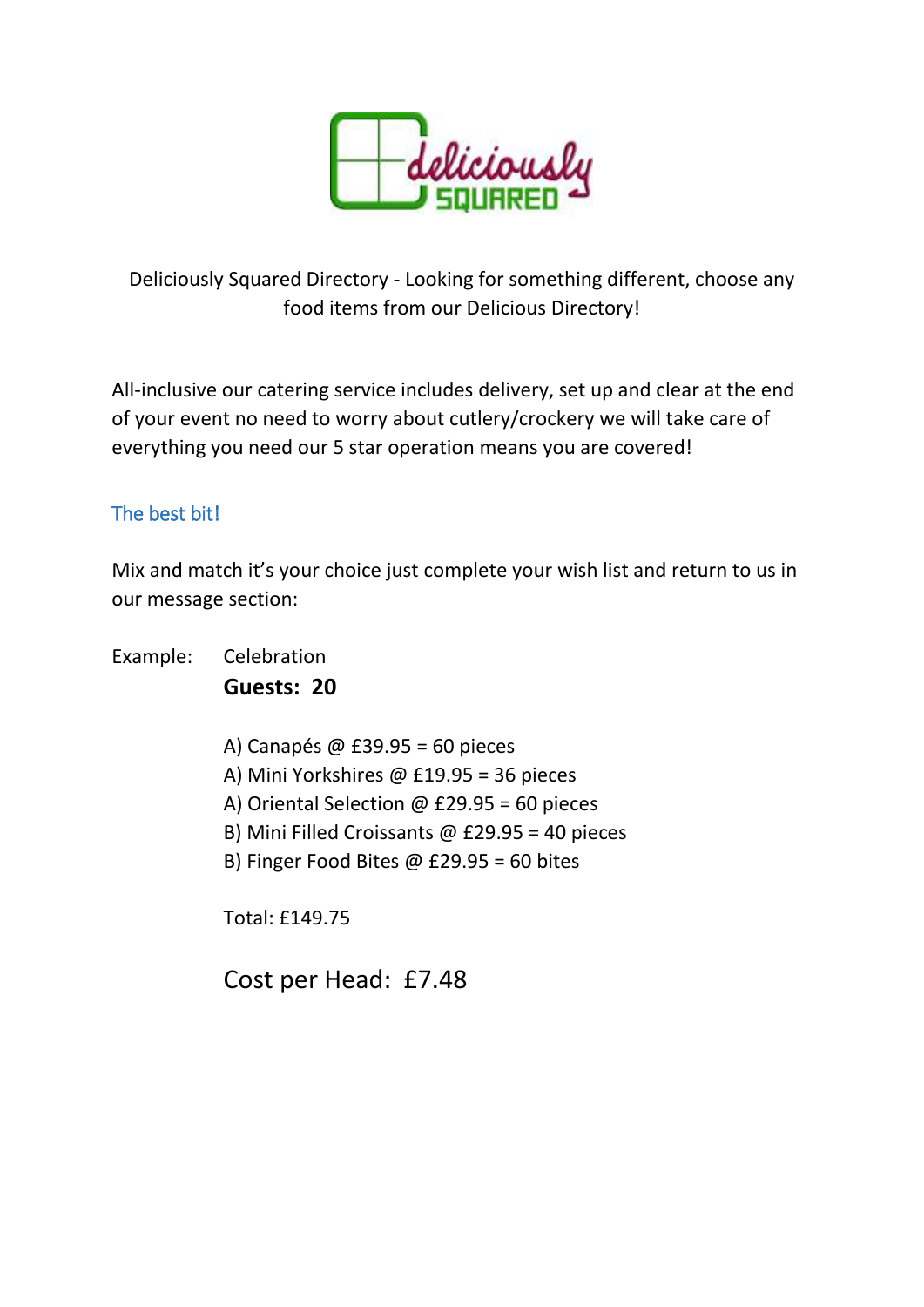# A) Canapés

### Handmade Mixed Canapés

10 Egg Mayo & Chive 10 Smoked Salmon & Soft Cheese 10 Egg & Prawn 10 Pesto Feta & Olive 10 Brie & Chutney 10 Parma Ham Stilton 60 pieces @ £39.95

### Indian Selection

Onion Bhajis Tandoori Aloo Samosas Vegetable Samosas Masala Bites 60 pieces @ £29.95

### Mini Yorkshire Puddings

12 Roast beef with a Horseradish Crème Fresh 12 Roast Lamb with Handmade Crème Fresh 12 Roast Chicken with sage & Onion stuffing 36 pieces @ £19.95

### Oriental Selection

Sweet & Sour Money Sacks Ginger & Soy spring Rolls Prawn Toast Duck Spring Rolls Tempura Prawns 60 pieces @ £29.95

### Smoked Salmon Blinis

Assembled and supplied with Smoked Salmon Crème fraiche and chive dip 36 pieces @ £24.95









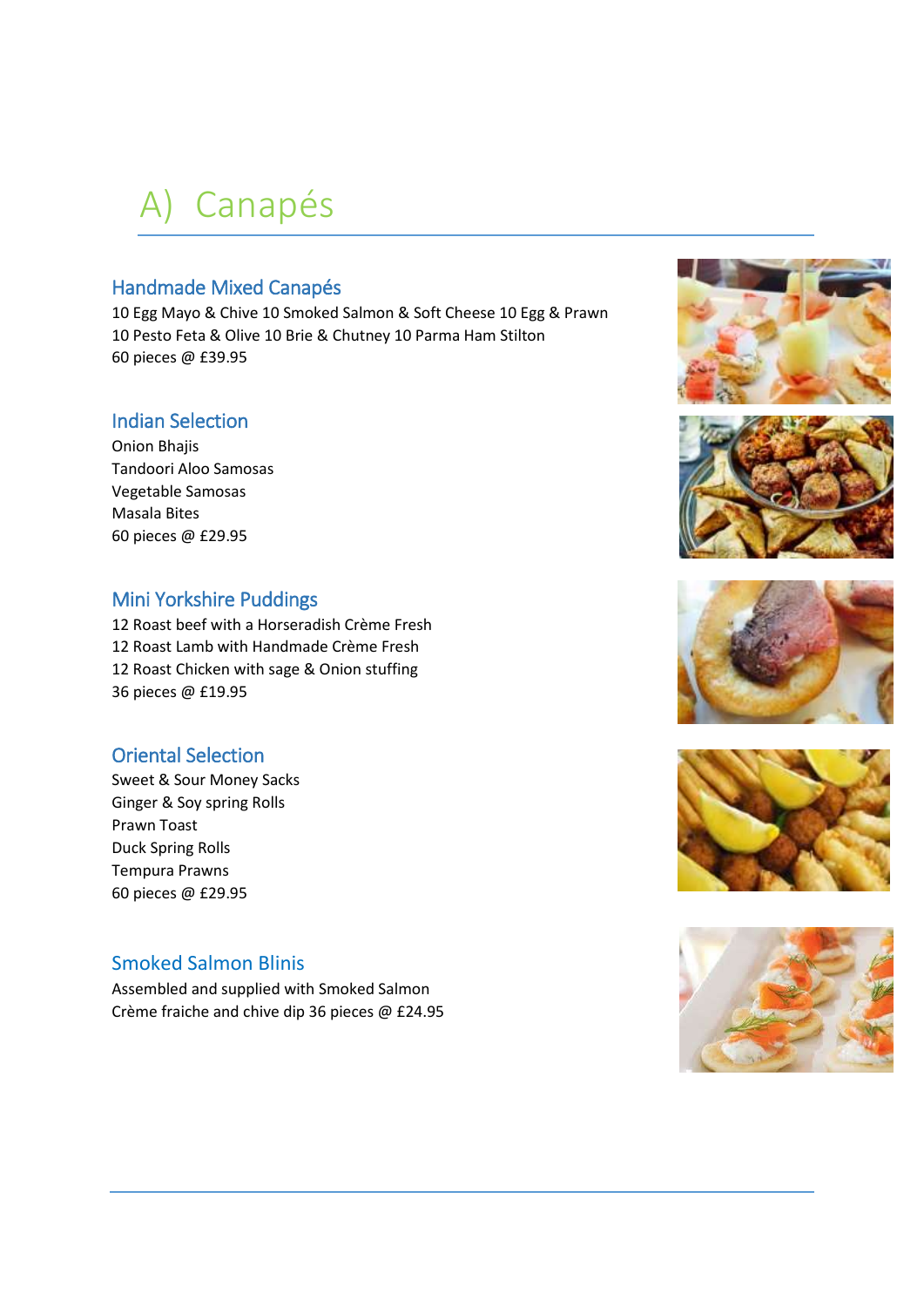# B) Savoury, Open rolls & **Wraps**

### Savoury Cheese Boards

Locally sourced cheeses to enjoy Worcester White Cheddar, Black sticks Blue Stilton, Somerset Brie To include Cherry Tree Chutneys, Grapes, Celery & Oatmeal Crackers Serves 8 to 10 @ £29.95

### Savoury Scones

Hand baked Cheese & Herb scones topped with 8 Egg Mayo & Chive 8 Smoked Salmon & Soft Cheese 8 Egg & Prawn 8 Pesto Feta & Olive 8 Brie & Chutney 8 Tuna & Sweetcorn 48 mini scones @ £29.95

### Finger Food Bites

To include a selection of six from Sausage & Bean lattice rolls/Cheese & Onion Rolls Mini Quiches/Mini Deep filled Pizzas Mozzarella Sticks/Cocktail sausage rolls Sticky Chicken Skewers/Tomato & Herb Twists Chicken Crouton Lollipops/Mini Scotch eggs Mini Pork and Apple pies/Chicken Goujons 60 bites @ £29.95

### Mini Filled Croissants

20 filled with Ham & Cheese 20 filled with Cottage Cheese & Spring Onion (V) 40 pieces @ £29.95

### Assorted Open Rolls

5 Cheddar and onion, 5 Ham & Tomato, 5 Egg & Cress Or 5 Tuna & Cue, 5 Prawn Mayo & lettuce, 5 Smoked Salmon & Cream Cheese 15 rolls @ £19.95







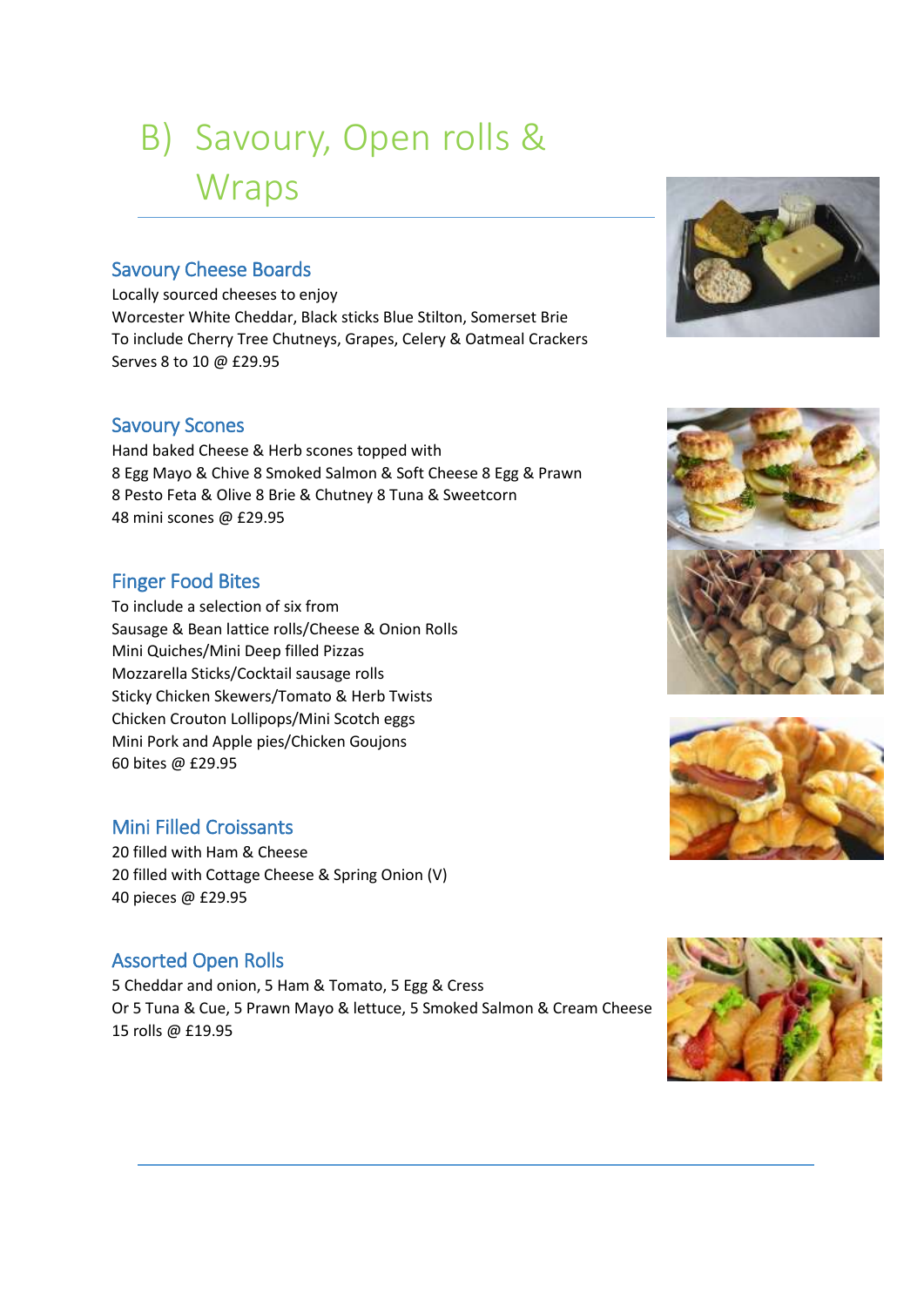## B) Savoury, Open rolls & Wraps

### Mini Wraps

A selection of tortilla wraps Mozzarella and roasted tomato Chicken Caesar salad Hosin Duck and Chilli Bean 32 Pieces @ £24.95

### Vol-au-Vents

A selection of freshly made vol-au-vents Chicken and Basil Stilton & Mushroom Egg Mayo & Cress Smoked Salmon & Dill 36 pieces @ £19.95



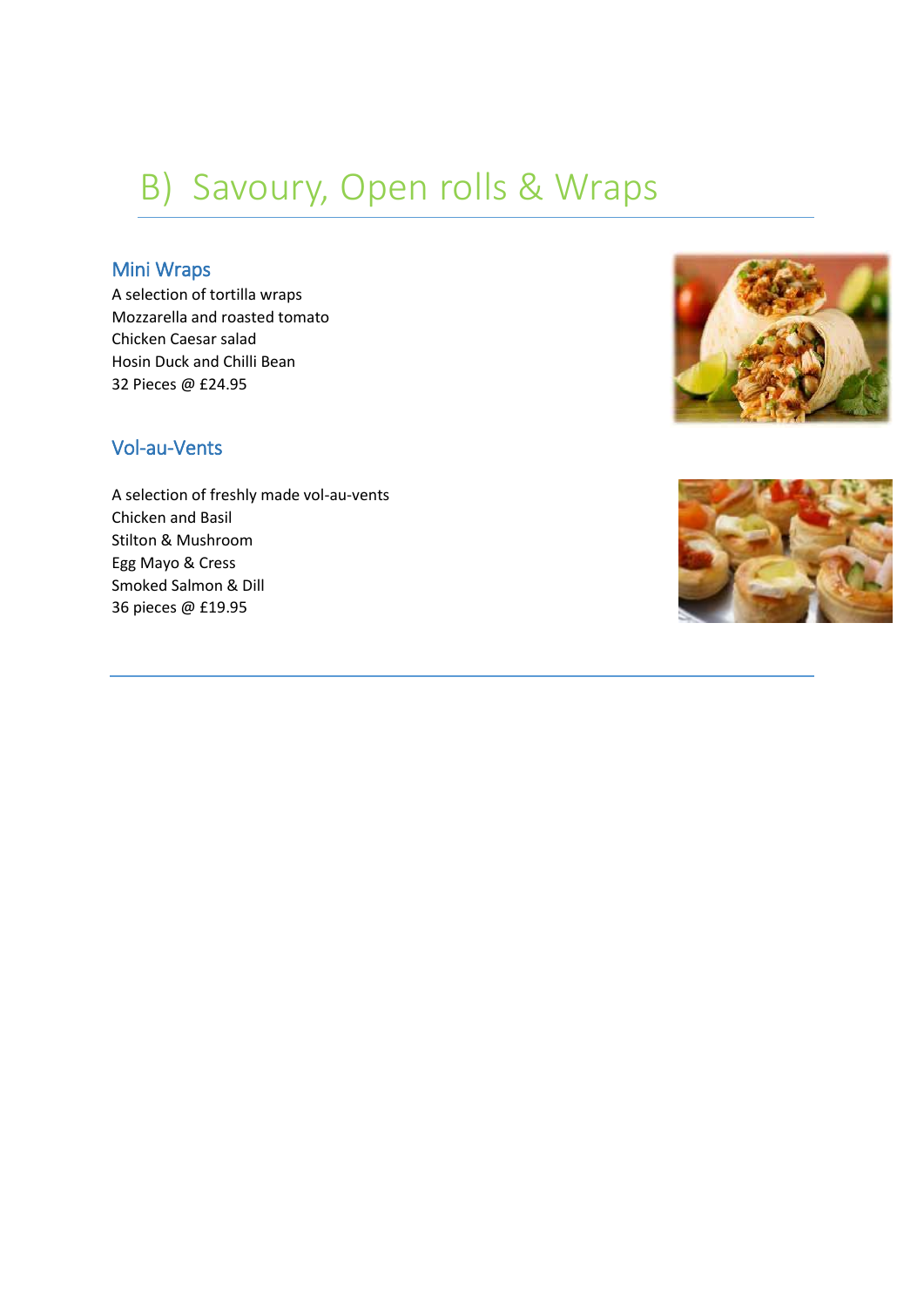# C) Platter's & Mixed Dessert

### Children's Platter

Mini Hotdogs, Pizza Bites, Sausage rolls, Cocktails Sausages, Cheese & Pineapple! @ £4.95 per head

### Cold Meat Fork Platter

Assorted cooked meat Platter Locally sourced slices of honey roasted ham, roast beef and roast chicken Peppers and Olives and Pastrami Serves 12 to 15 @ £29.95

### Mixed Dessert Platter

A selection of mini Hand baked Deliciously Squared Traybakes Profiteroles, mini doughnuts and custard slices Mini chocolate flavoured sponge rolls with a cream and cherry filling 80 pieces @ 39.95

### Mixed Sushi Platter

Pressed sushi mackerel and salmon/Salmon yellow pepper and rocket Sweet chilli and coriander and cucumber/Avocado & Salmon Soysauce,, pickled ginger and wasabi 50 pieces @ £39.95

### Anti-pasta Platter

Breads dips olives cold meats and baked camembert Serves 8 to 10 guests @ £5.95 per head









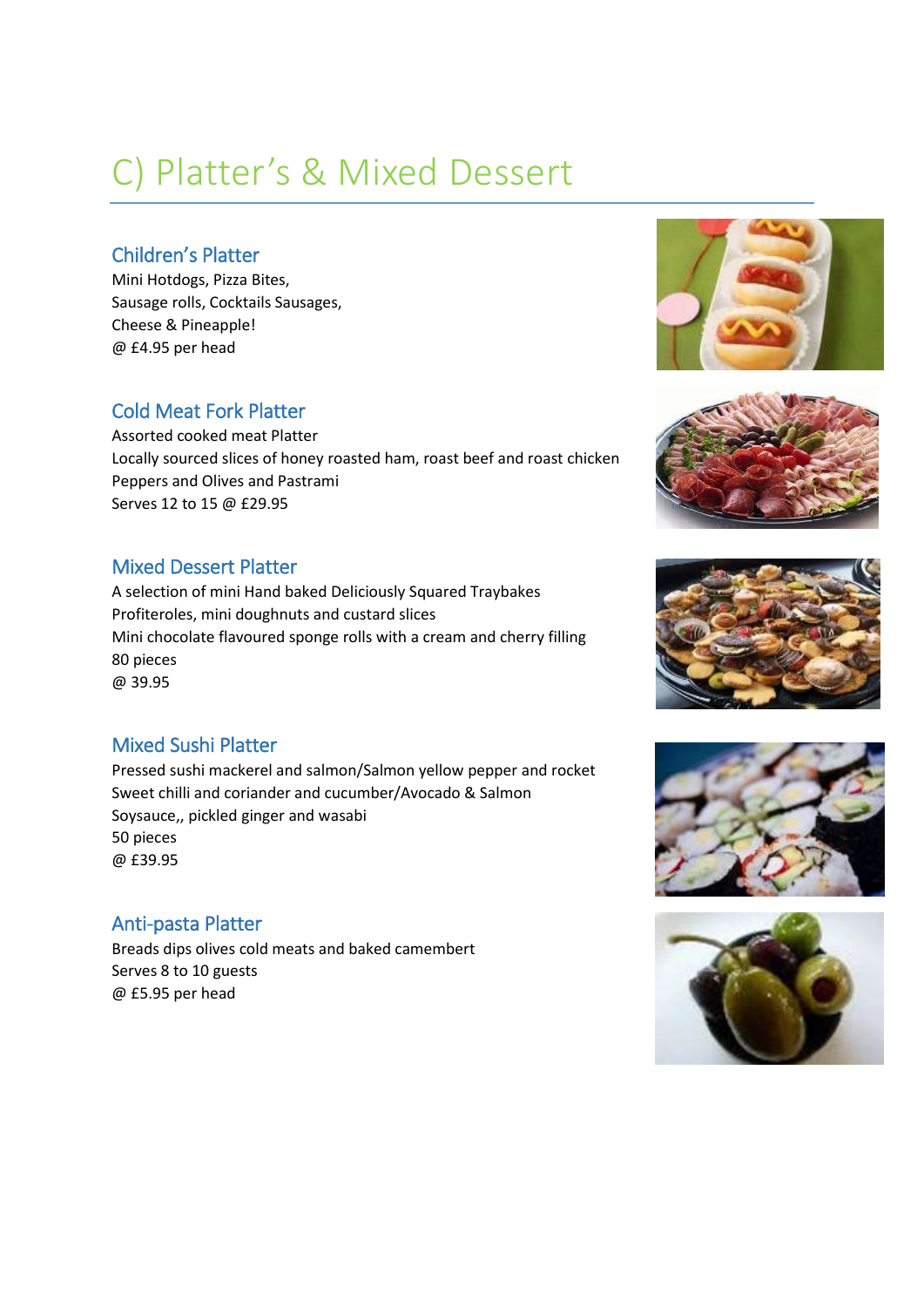### **Salads**

- Pasta Bowl (v) Serves 8 guests @ £8.95
- Fresh Mixed Salad Bowl Serves 8 guests @ £4.95
- Mackerel Pasta Salad Bowl Serves 8 guests @£12.95
- Tomato & Mozzarella Salad Bowl Serves 8 guests @ £9.95
- Moroccan Cous Cous Bowl
- Serves 8 guests @£8.00

## D) Pies and Quiches

### Large Handmade Quiches

Traditional Quiche Lorraine Roasted Pepper Caramelised Onion & Goats Cheese (v) Tuna & Asparagus 12 portions @ £19.95

### Locally sourced Large Huntsman's Pie

Turkey, Ham & Pork Serves 12 to 15 @ £29.95

### Mini Burgers

Handmade beef burgers topped with cheddar cheese A homemade red pepper relish served in a mini bun 18 mini portions @ £24.95









*Vegetarian & Gluten Free Menus available on request*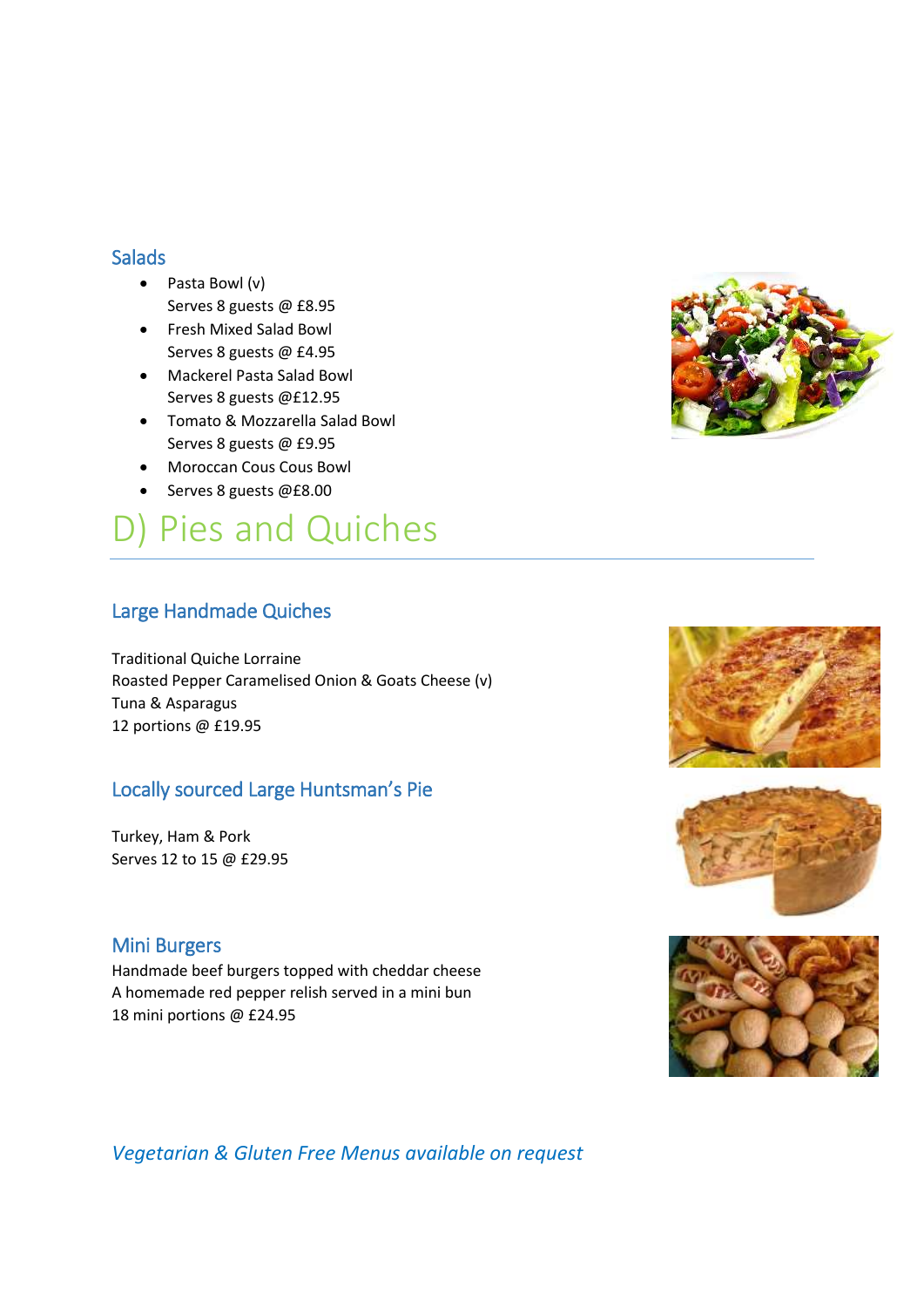# E) Corporate Menus

- Breakfast
- Drinks
- Festive Selection
- Go Mediterranean
- Gourmet
- Healthy
- Sandwich Platter 1 & 2
- Traditional Menu 1, 2 & 3

# F) Wedding Thyme Menus

- Vintage tea Party including Prosecco
- Fish & Chip Supper served in the paper or White China Plates!
- A South American Open Coal BBQ including meats such as Chicken wings, Legs of Lamb, Rib Eye Steaks and Racks of Ribs
- Naked Waffles how will you dress yours?
- Pro juice Smoothies one of your five a day in 6 different flavours including Cocktails!
- A Traditional Hot or Cold Fork Buffet with all the trimmings

### Examples

Mexican - A True Taste of Mexico *Arriba Arriba*

Greek - Fresh from the sun drenched med comes our Greek grilled fish and meats

Spanish - The vibrant colours and tastes of Spain the Iberian Peninsula

Please contact us to arrange a chat over a coffee your special day is very important to us. If you have a Wedding Thyme in mind which is not listed please let us know and we will do our best to cater for your needs!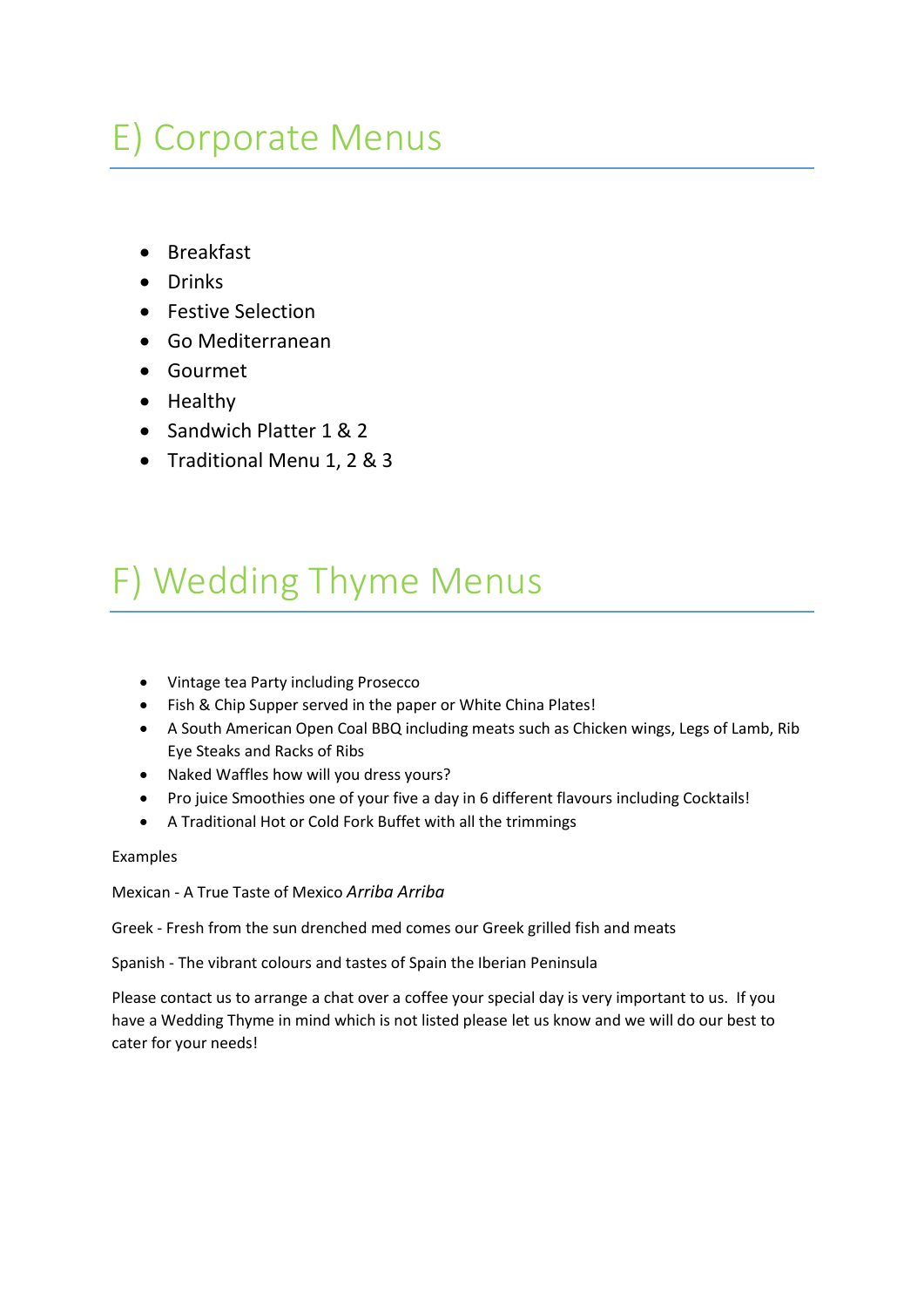# After Service Tea

### **Menu One £5.75 per head**

### **Selection of Sandwiches**

Ham & Tomato Tuna & Cucumber Cheese & Pickle (v) Egg & Cress (v)

### **Savouries**

Sausage Rolls Cheese & Onion Quiche (v) Pizza Barrel (v) Savoury Scones with Herb Cream Cheese & Grapes(v) Tuna & Sweetcorn Savoury Tarts Assorted Crisps

# After Service Tea

### **Menu Two £6.95 per head**

- An assorted selection of sandwiches served on a mixture of white and whole meal bread
- ◆ Homemade Lincolnshire Sausage Rolls
- Locally produced Sliced Pork Gala Pie (with egg)
- Mini Pizzas with Tomato Salsa with Mozzarella & Parmesan Cheese (V)
- Vegetable Samosas (V)
- Vegetable Spring Rolls (V)
- Mini Cornish Pasties Savory Mince with Carrots and Potatoes
- Crisps / Cheese Straws (V)
- A selection of Deliciously Squared Homemade Tray bakes to include Rocky Road, Millionaire Slice and Fruit flapjack.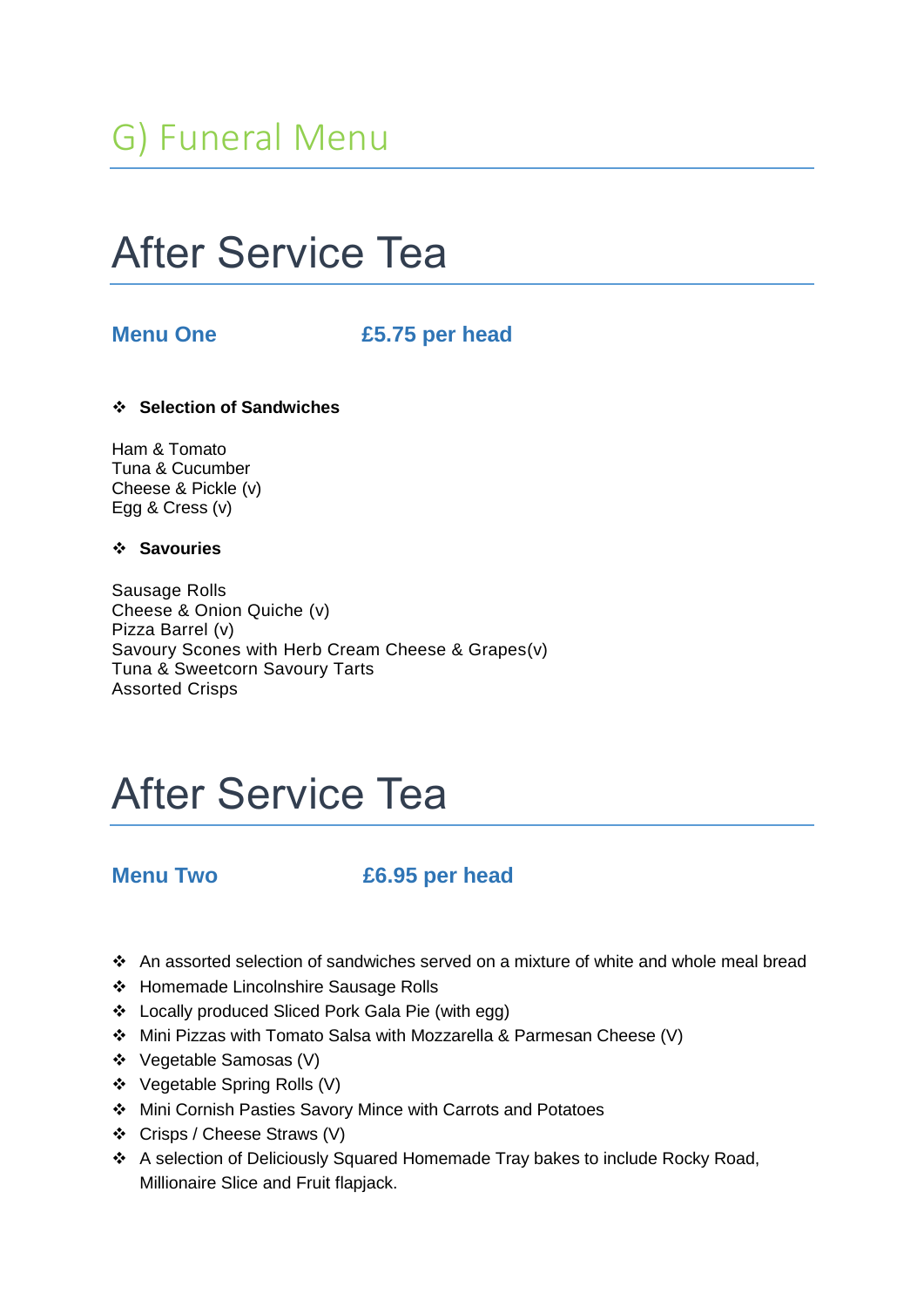# After Service Tea

## **Menu Three £7.95 per head**

- An assorted selection of Tortilla Wraps ( 4 mini wraps per person )
- Savory homemade topped cheese and red onion scones (V)
- Locally produced handmade Scotch Egg Quarters
- Mini Pizzas with Tomato Salsa with Mozzarella & Parmesan Cheese (V)
- Feta, Sun blushed tomato and Olive Puffs (V)
- \* Roasted Vegetable & Goats Cheese Filo Baskets (V)
- Locally sourced Large Sliced Traditional Huntsmen Pork Pie
- Crisps / Cheese Straws (V)
- Homemade freshly baked Scone halves with Strawberry Jam, Devonshire Clotted Cream & Strawberries.

# After Service Tea

### **Menu Four £8.95 per head**

- Selection of open Bagels with Cream Cheese & Roasted vegetables, Chorizo.
- Savoury Filo Tart Selection Onion Marmalade & Goats Cheese, Brie & Cranberry, Roasted vegetables & Goats Cheese Filo Tarts. (V)
- Smoked Salmon & Prawn Blinis.
- Home cooked Roast Beef & Yorkshire Puddings with Horseradish
- Locally produced handmade Scotch Egg Quarters
- \* Roasted Vegetable & Goats Cheese Filo Baskets (V)
- Bite Size Homemade Quiches (V)
- Crisps / Cheese Straws (V)
- Fresh Fruit Skewers & selection of Deliciously Squared Homemade Tray bakes to include Rocky Road, Millionaire Slice and Fruit flapjack.